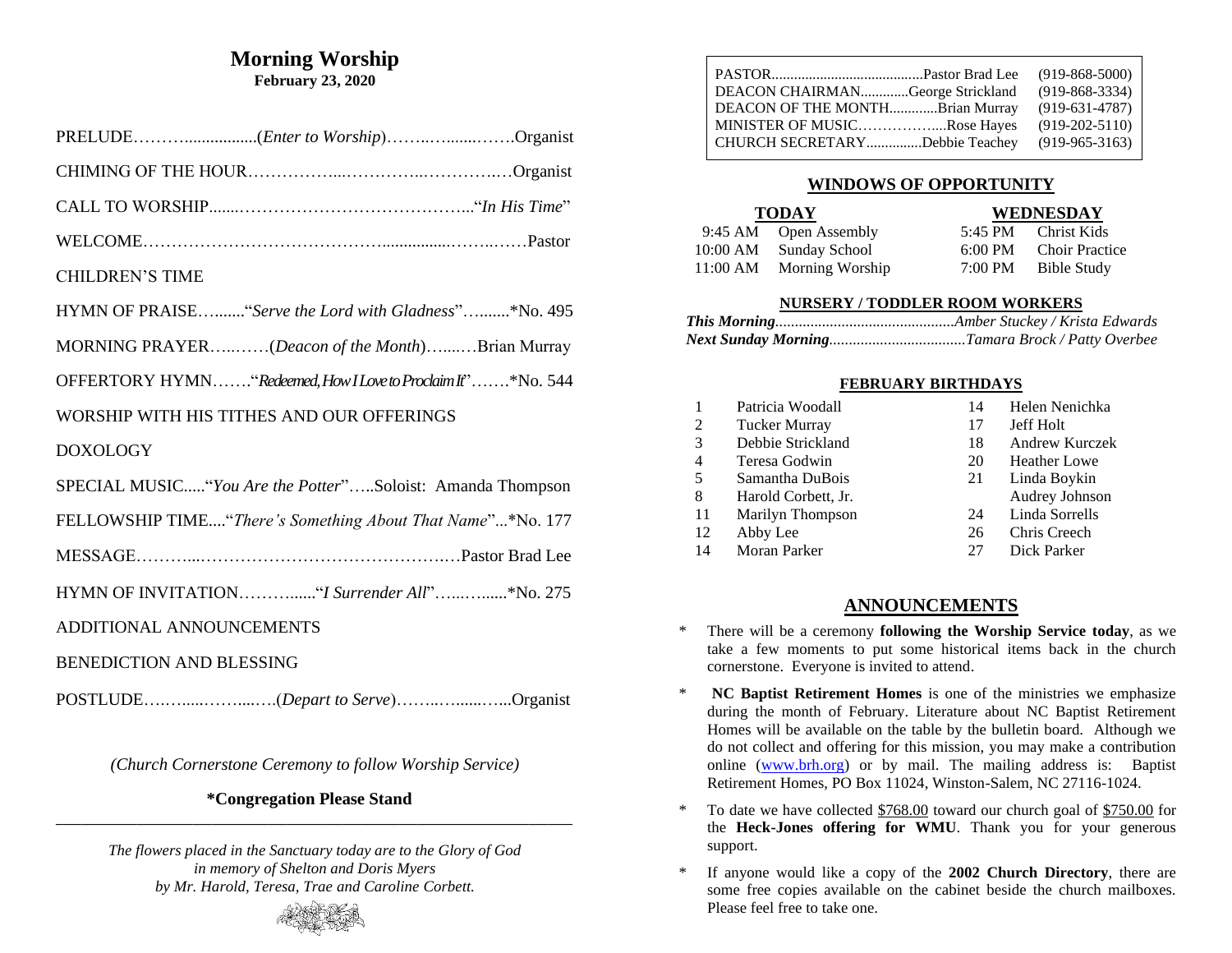# *Prayer List Continued*

#### **OUR MILITARY**

Theo Davis – USA Seth Edens - Syria Cole Pilkington – Kuwait

D. J. Smith - USA Alan Farmer - USA

#### **MISSIONARIES DEAF PEOPLES**

A believer had several opportunities to teach an Old Testament overview in two Southeast Asian cities. In one of the cities, 11 people participated, including three Buddhists. Praise the Lord for these opportunities! Pray for lasting fruit.

## **ANNOUNCEMENTS CONTINUED**

- Any woman interested in helping plan **IF: Gathering 2020**, a women's conference to take place in our church, please make plans to attend an **organizational meeting** on Sunday, Feb 23<sup>rd</sup> at 2:00 pm in the fellowship Hall. Please see Heather Lee with questions.
- \* **The VBS Committee** will meet today at 4:00 pm in the fellowship hall.
- **The Safety Committee** will meet on Monday, February 24<sup>th</sup> at 6:30 pm.
- \* **The Week of Prayer for North American Missions and the Annie Armstrong Easter Offering** is March 1-8. Our **Ingathering** will be on March 8. The church goal is \$1,800.00.

| $\ast$ | /Trustees<br><b>Deacon</b><br>will<br>meet on Wednesday, March<br>$4th$ at 8 pm. | <b>FINANCIAL STEWARDSHIP</b><br>February 16, 2020 |                 |
|--------|----------------------------------------------------------------------------------|---------------------------------------------------|-----------------|
|        |                                                                                  | Weekly Budget                                     | 4,423.00        |
|        |                                                                                  | <b>Last Sunday</b>                                | 3,740.66        |
|        |                                                                                  | <b>Electronic Deposits</b>                        | 100.00<br>\$.   |
|        |                                                                                  | Total                                             | 3,840.66<br>S   |
|        |                                                                                  | <b>Under Budget</b>                               | 582.34><br><\$  |
|        |                                                                                  | <b>YTD Budget Needs</b>                           | \$88,460.00     |
|        |                                                                                  | <b>YTD Collections</b>                            | \$95,202.42     |
|        |                                                                                  | <b>YTD Over Budget</b>                            | $+$ \$ 6,742.42 |
|        |                                                                                  |                                                   |                 |

# *Prayer List Continued*

#### **OUR MILITARY**

Theo Davis – USA Seth Edens - Syria Cole Pilkington – Kuwait

D. J. Smith - USA Alan Farmer - USA

#### **MISSIONARIES DEAF PEOPLES**

A believer had several opportunities to teach an Old Testament overview in two Southeast Asian cities. In one of the cities, 11 people participated, including three Buddhists. Praise the Lord for these opportunities! Pray for lasting fruit.

### **ANNOUNCEMENTS CONTINUED**

- Any woman interested in helping plan IF: Gathering 2020, a women's conference to take place in our church, please make plans to attend an **organizational meeting** on Sunday, Feb 23rd at 2:00 pm in the fellowship Hall. Please see Heather Lee with questions.
- \* **The VBS Committee** will meet today at 4:00 pm in the fellowship hall.
- \* **The Safety Committee** will meet on Monday, February 24<sup>th</sup> at 6:30 pm.
- \* **The Week of Prayer for North American Missions and the**

**Annie Armstrong Easter Offering** is March 1-8. Our **Ingathering** will be on March 8. The church goal is \$1,800.00.

\* **Deacon /Trustees** will meet on Wednesday, March 4<sup>th</sup> at 8 pm.

| FINANCIAL STEWARDSHIP<br>February 16, 2020 |                                    |  |  |
|--------------------------------------------|------------------------------------|--|--|
| Weekly Budget                              | \$<br>4,423.00                     |  |  |
| Last Sunday                                | \$<br>3,740.66                     |  |  |
| <b>Electronic Deposits</b>                 | 100.00<br>S                        |  |  |
| Total                                      | \$<br>3,840.66                     |  |  |
| Under Budget                               | 582.34><br>$<$ $\scriptstyle\rm S$ |  |  |
| <b>YTD Budget Needs</b>                    | \$88,460.00                        |  |  |
| <b>YTD</b> Collections                     | \$95,202.42                        |  |  |
| <b>YTD Over Budget</b>                     | 6,742.42<br>$+$ S                  |  |  |